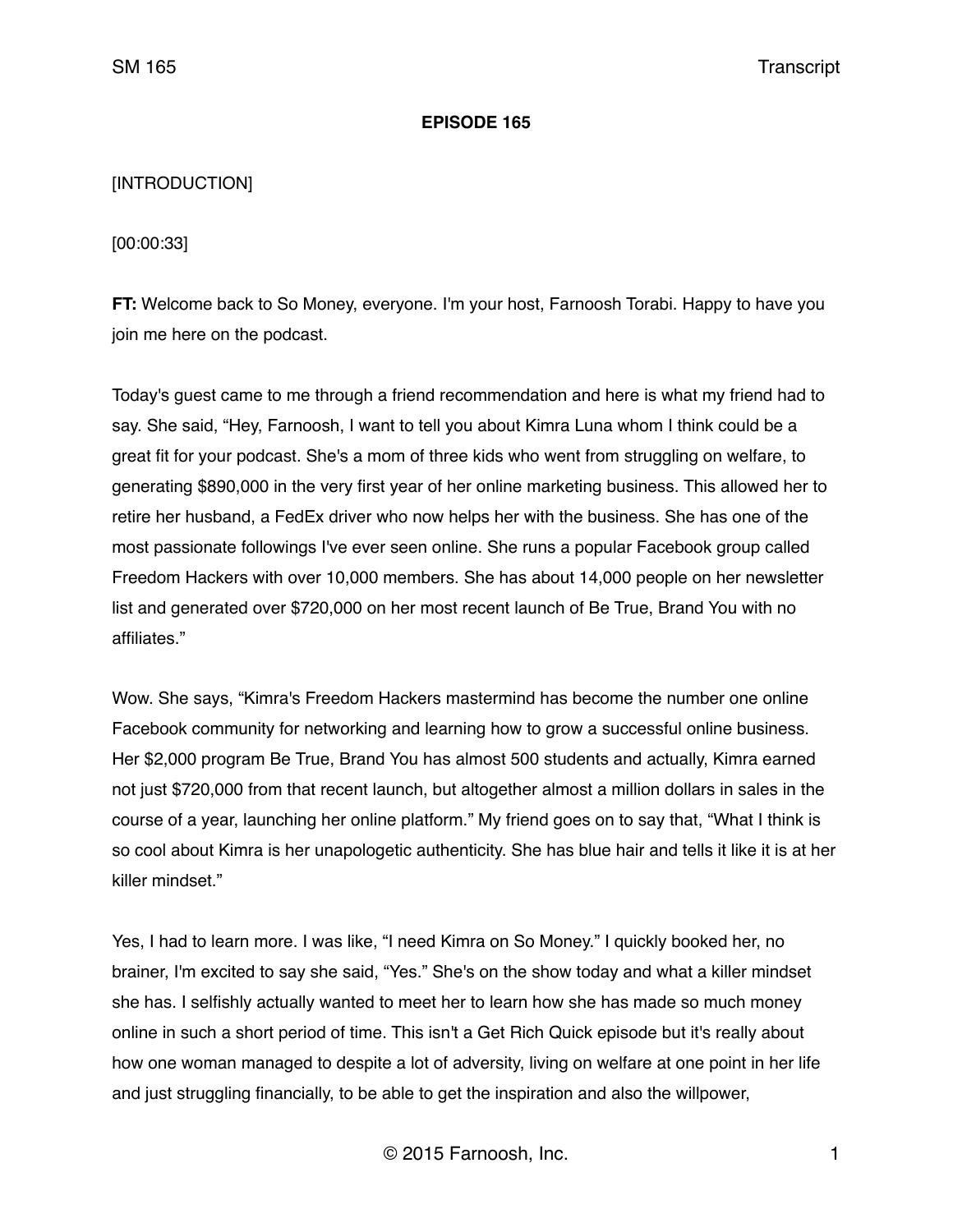wherewithal, hard work, determination, to take her family from zero to 100 in less than a year. My goodness.

We're going to learn how from food stamps to almost millionaire, how did she do it? How she went from being a digital nobody as she describes herself, to generating almost a million dollars in online sales at her first year, the exact steps to building a massive online community and how her life has changed now that she and her family of five – three kids – have more money than they ever thought they would. So, here is the lovely Kimra Luna.

# [INTERVIEW]

Kimra Luna, welcome to So Money. I am selfish today. I want you on the show because I want to learn as much about your success as anybody else on the show who's listening. So, welcome. I'm so excited.

[00:03:37]

**KL:** Thank you for having me.

# [00:03:40]

**FT:** We have a mutual friend, Selena, who you're working with and I actually worked with at one point. She's a wonderful online media extraordinaire, connecter, marketer, all in one. Selena So, if you're interested in looking her up or if you want her contact info folks, just email me. She is wonderful. So, she emailed me and she's like, "You got to meet Kimra." She told me your back story about how you went from food stamps, and welfare, to now making almost a million dollars. Let's just call it almost a million dollars because it's like \$900,000 and growing in the first year of your online marketing business.

Wow. Self-taught. As you said, you went from being a digital nobody to generating all these money in online sales, crafting this immense online community. How did you do it? Can you walk me through the steps? At least just the most important steps that you think you took that really got you from zero to almost a million?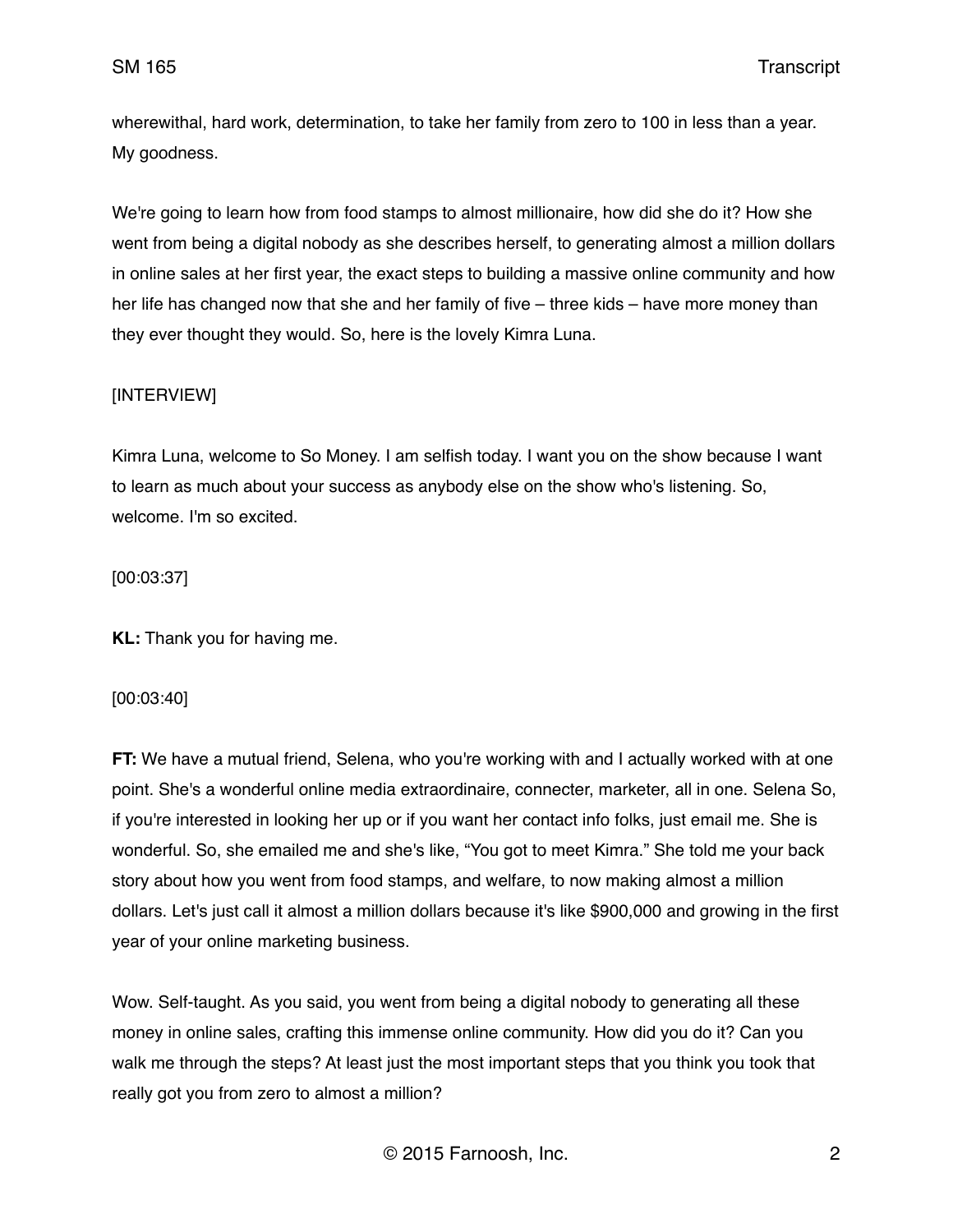# [00:04:43]

**KL:** Well, I think one of the biggest steps, it was applying the things that I learned. I spent almost an entire year, a little over a year being completely obsessed with online marketing. I learned everything from everybody. I was listening to tons of podcast, I was reading every blog post I could, I was attending everywhere when I possibly could; because at the time I didn't have the money to really invest in a lot of the online courses, I didn't have the money to hire a business coach. So, I just devoured the information, then started applying it and I think that's one of the major differences I have compared to a lot of people who are still struggling, is that I actually apply the information that I learn and tested out, and I'm not afraid to test out things. I'm not afraid to try the new things and see if it's going to work for me. If it doesn't, it doesn't. Oh well, I move on to the next.

### [00:05:44]

**FT:** You did this all while having a family. How did you find the time?

[00:05:50]

**KL:** I did it all with them. My husband worked 10 hours a day, he was a driver for FedEx. So, he was delivering packages all day and I was at home, listening to podcast, watching webinars, I would sit and watch CreativeLive for like eight hours straight, just taking breaks to feed the kids.

# [00:06:10]

**FT:** Was it overkill at any point? Because I feel like there's so much information out there. If I started to do this, I would start talking to myself in a corner of a room. I would just have so much overwhelm-ness. How did you distill it all in a way that was actionable for you?

[00:06:27]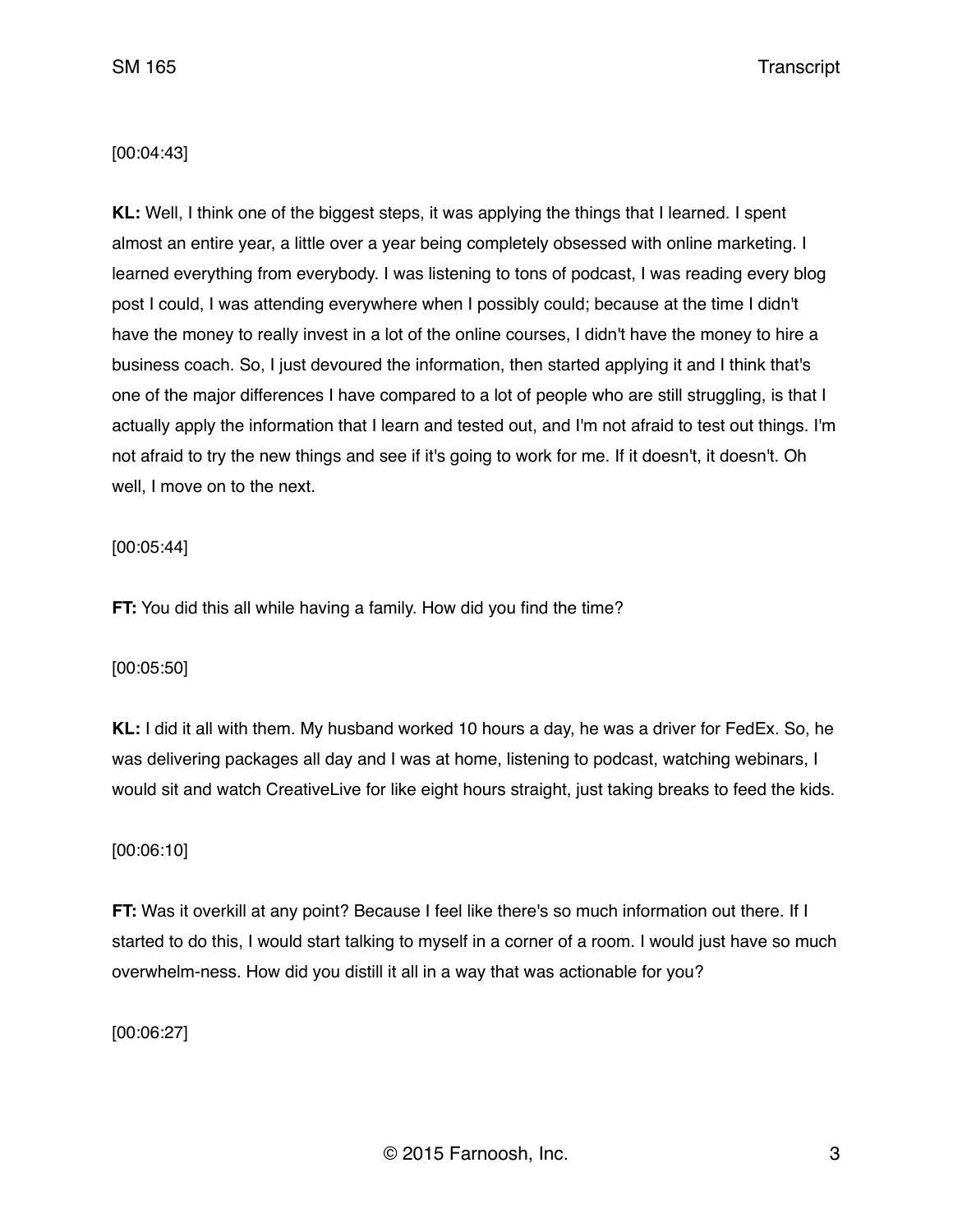**KL:** Well, the main thing was because I didn't have a lot of money, I could only apply certain things. Some of the things, people were like, "Oh, well there's this. You got to hire all these people for these things." I couldn't afford those things so I just did the things I could afford. I had a blog that I had for about a year and I did very, very well on it. I did great especially using Pinterest. I got pretty popular on Pinterest and it was a food, health and wellness blog and it was really great, but I didn't have the monetization part down. Then finally I decided, "Okay, I really want to monetize, I want to make a real business" and I've learned so much about online marketing and I decided, "Hey, I'm just going to start my own business teaching people all the stuff that's inside of my head."

# [00:07:20]

**FT:** Now your course is Freedom Hackers. Over 10,000 members. It's a Facebook group called Freedom Hackers and it's got over 10,000 members. How did you amass so many people? A year is a long time but it's not a lot of time. How did you really hit the ground running?

### [00:07:41]

**KL:** Facebook ads. During that whole year I had my blog, at that time I was also in a network marketing company and I decided, "Hey, I'm done with this. I don't want to do this." But I have watched tons of webinars on Facebook ads. Because there's a lot of people who train on it and they kind of got a lot from people's perspectives, so I was starting a whole new brand from scratch and I was like, "I need to get in front of people. I need eyeballs to see my stuff." It doesn't matter if I'm creating content, I didn't want to rely on SEO because that would have took me like five years to get a following, right?

[00:08:19]

**FT:** Yes.

[00:08:21]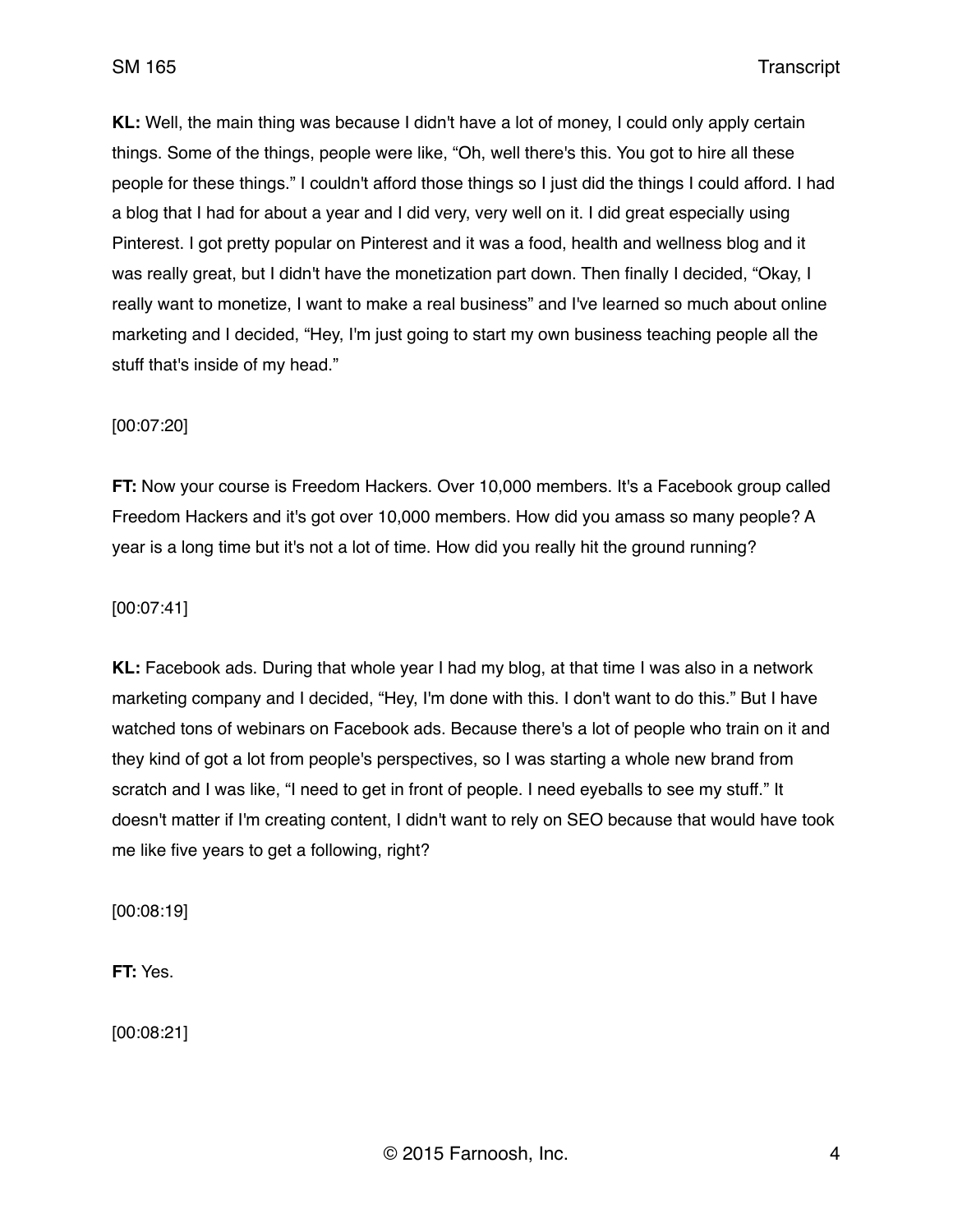**KL:** So I decided to do webinars because I saw that webinars, people were getting tons of people on those. So I was like, "Hey, I can start my audience by doing webinars." I did free webinars, I used Facebook ads to get people onto my webinars. Most of my webinars, I have nothing to even sell on them. The only thing I sold was, "Hey, if you like this content, join my Facebook group." That's how my Facebook group started.

### [00:08:50]

**FT:** Got you. Okay, tell me about Facebook ads because I feel like – is there a method to the madness? Obviously, there is. You got 10,000 members in a short period of time. What are the top two tips you give anybody who wants to invest in Facebook and does it take a lot of money?

### [00:09:09]

**KL:** It doesn't take a lot of money. In the beginning I started out pretty small. My first few webinars I spent just a few hundred dollars but I was able to get about 1,000 people on my email list within just a few weeks. People are like, "What? That's crazy." I'm like, "Well, I didn't even spend that much money." It was pretty risky for me at the time because like I said, I didn't really have some sort of thing to sell. What ended up happening was because I was doing these webinars, people started asking me, "Hey, can you teach me these things one-on-one?" Because I was teaching a lot of technical things, showing people how to use a Google Hangout and people would say, "Hey, I want you to show me one-on-one how to do this."

So, I decided to do "techy" business coaching type of thing. I ended up making more money with that and then I used that money to invest in doing more ads and keeping on building my audience and using that money for tools, and I ended up making \$10,000 in my first six weeks. So I asked my husband, "Can you please quit your job because I need more time to work with all these clients that were rolling in?"

[00:10:26]

**FT:** Was he okay with that?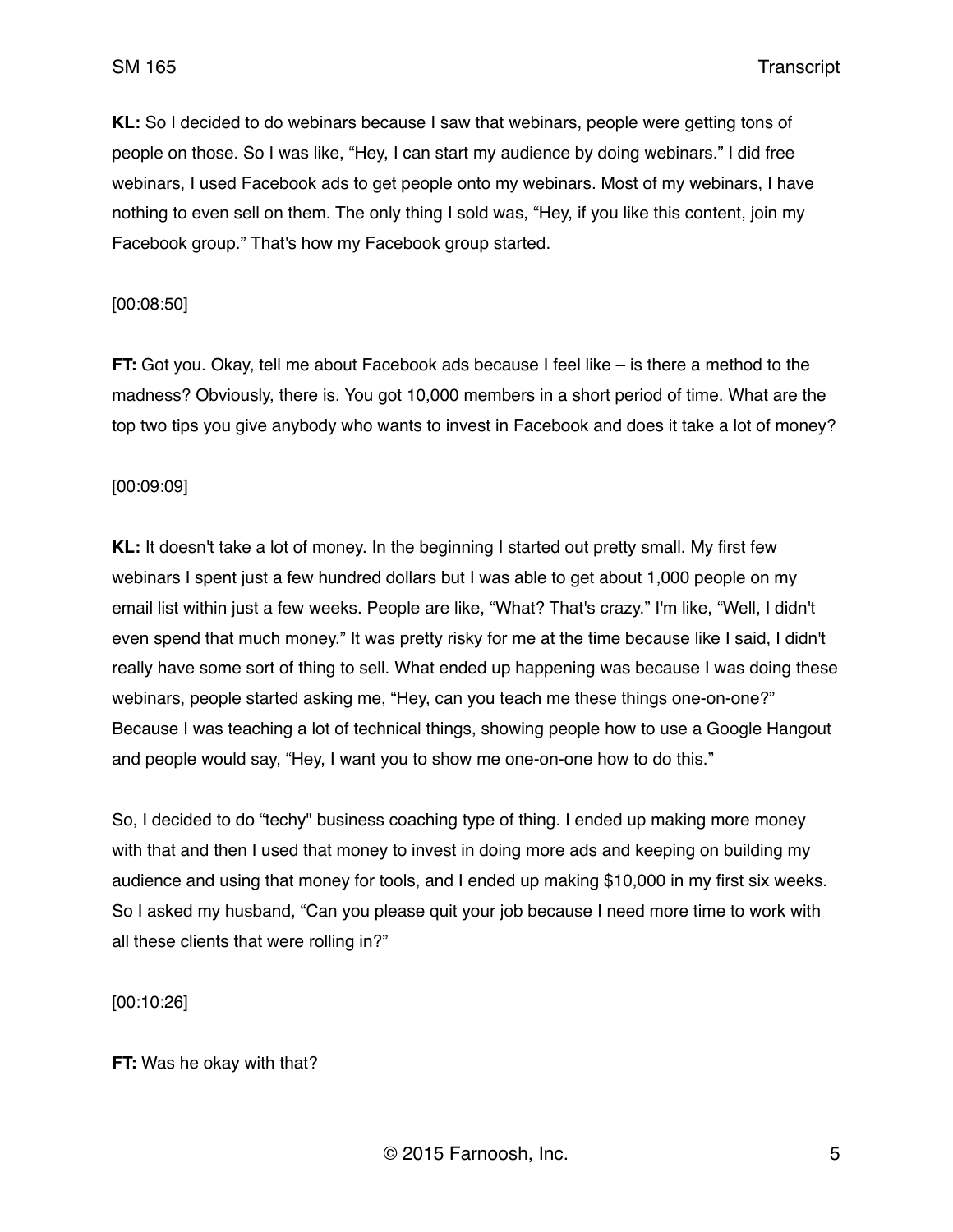### [00:10:27]

**KL:** Yes. He was completely okay with that. He totally trusted me and what I was doing. He knew I had the knowledge and skill set because he knew how many hours I have been putting in for a whole year being this obsessed mad woman who have held online marketing. He just trusted and believed in me. He was like, "All right, cool. Let's go over it. Let's do this head on."

Me and my husband, we always think, "Okay, if we're going to take a risk and do something, we just think, "Okay, well what's the worst that could happen?" Okay, the worst that would happen is we both end up with jobs at Target. We weren't going to starve to death. We knew that we just had to go for it because you only have so much time in your life. I wanted to build something great for my children, it's like to me it was an easy decision.

# [00:11:24]

**FT:** You mentioned on your website in your narrative that your husband and you are generally positive-minded people and that's actually what helped you accomplish what you've accomplished. It's the sense of like, "What's the worst-case scenario? We're still healthy, we have our lives, we have our family, we're able-bodied. That's what matters."

# [00:11:47]

**KL:** Exactly. Because I've had a lot of people that are just like, "How did you get your husband to go along with all of this?" Because there's a lot of people's husbands who wouldn't. There are a lot of spouses who would not go along with this type of thing. I can only have my business for six weeks and I was like, "Okay, it's time." It was a very, very great decision because then he was able to help me with my business, I was able to have more time with my community, more time giving value, more time doing webinars and to me it was one of the best decisions we made, was for him to leave his job quickly rather than, "Oh, well, let's wait six months to see if this keeps going." If that would have happened, I don't think the results would have been the same.

#### [00:12:39]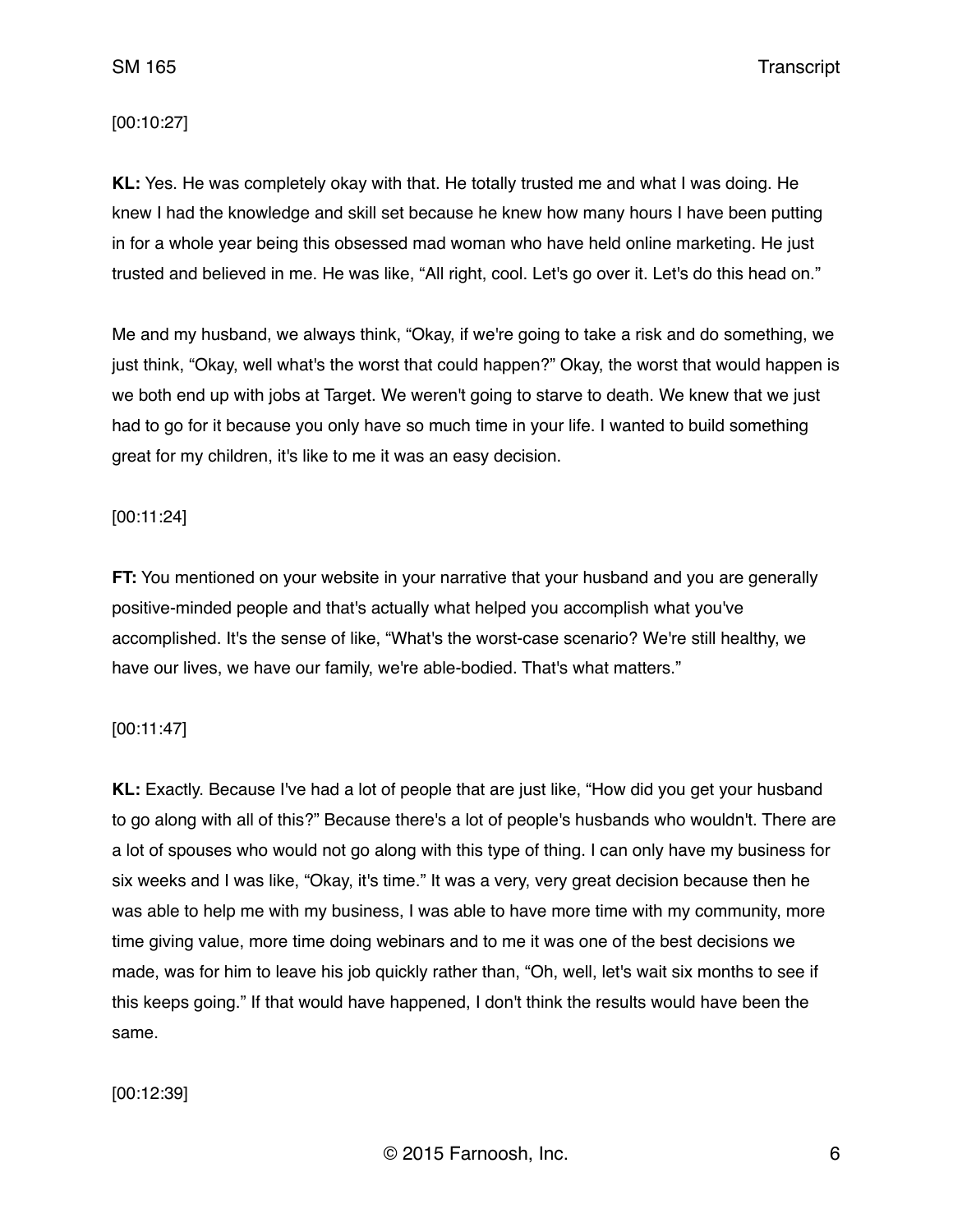**FT:** So, we're going to transition now to my So Money questions but I have to ask this because it's not everyday you meet somebody who went from \$0 to \$900,000 in sales in one year. How has your life changed the most, given this new financial reality that you're in? That you have now really a lot of wealth. How are you going about it? How has it changed your life?

### [00:13:02]

**KL:** Well, it's funny because even as the money was coming in and people would be like, "Oh, you need to reward yourself" and all the stuff, a lot of times it's like I couldn't even think of things to buy. I was like, "What would I purchase? What would I do?" When I did my first launch, that's when I found out I was pregnant with my third son. I have a six-year-old, he was almost six, a three-year-old and then I was pregnant with my baby who I just recently had. He is 10-weeksold now. At the time, people are just like, "Oh, you should travel somewhere." I'm like, "Dude, I'm pregnant and nauseous. I can't travel anywhere." It's like I didn't really have something to buy even. We were definitely people who "live below our means." Half of my house doesn't even have furniture in it because I was like, "Why would I waste money on stuff that I don't need when I could spend money on Facebook ads instead?"

To me it was kind of like yes, our life we feel more freedom. I'm able to go places. If I see something cool that I want to grab or I want to just grab something for the kids or something, I can do that. It feels great to be able to do those sorts of things, but it also feels great to be able to help out friends and family who maybe need things, it's great to be able to give to charities that I really believe in because before, we really pay the bills. So, it was like I do not have anything extra, really. I think for two years time I think I had one pair of jeans. That's just how we lived and we're still in that same thing like we don't need all these extravagant things even though we technically could afford a lot of them.

[00:14:56]

**FT:** That's fascinating, I have to say. That's very singular I think in the way that sometimes people – it's the rush, quite the windfall. People get \$3,000 in their tax refund and they go crazy. You make six figures, almost seven figures in a year and you're like, "I'm okay with my two pairs

© 2015 Farnoosh, Inc. 7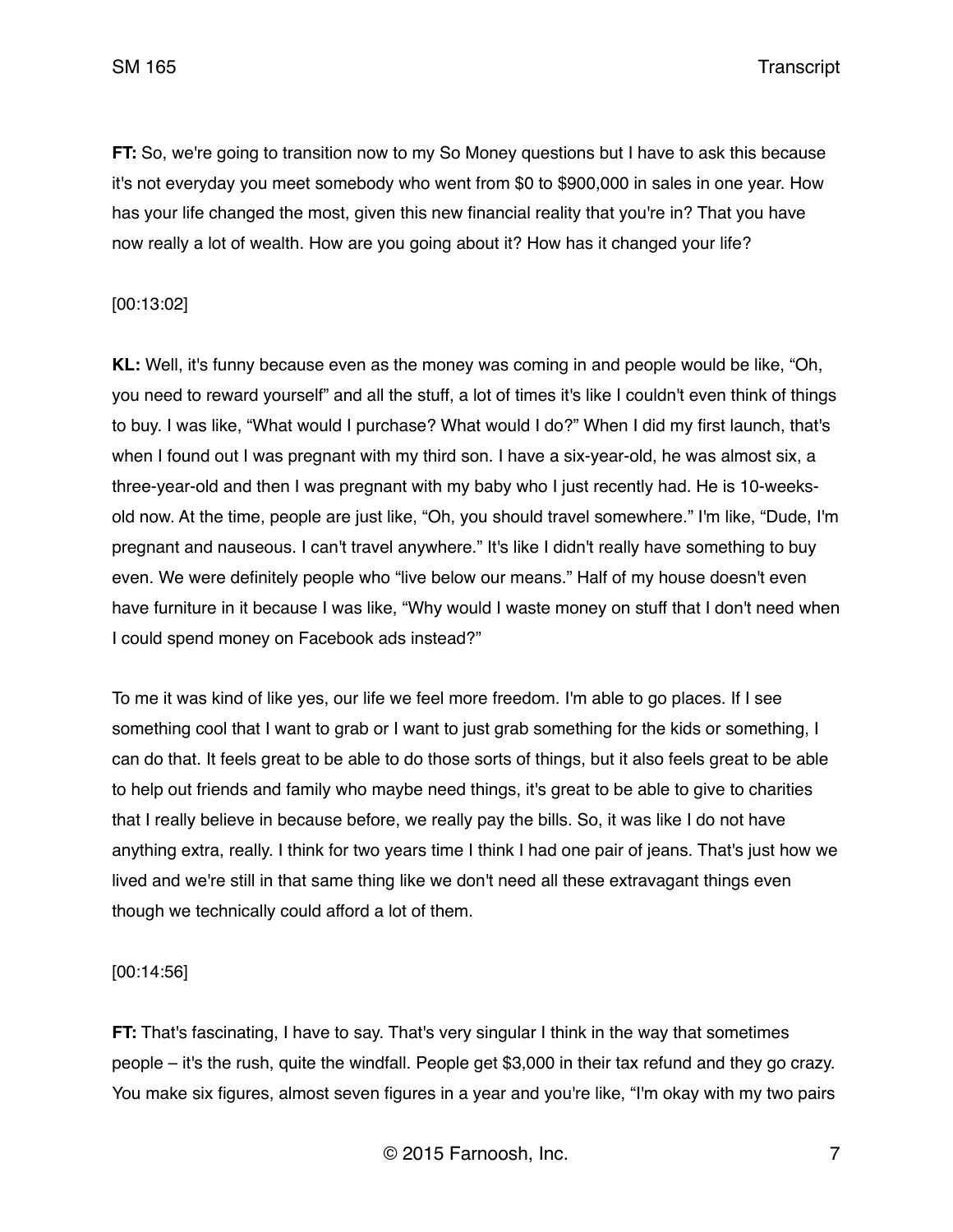of jeans." Psychologically, I think that's fascinating. I think it's wonderful. What would you say if you are to distill what you just said to a financial philosophy? What would be your money mantra?

[00:15:27]

**KL:** My money mantra would be just enjoy the money that you have. I think that would be it, just enjoy the money that you have. Keep that good relationship with the money because I know now how to create that wealth and I know that I can use the wealth I have to invest and create more wealth so that my children and children's children will be able to have that as well. That's something that to me is very important. It's very important to be able to create a legacy for my children, and their children and even more than that. We've been using our money very wisely. We're the type that we put it away and we think strategically when we're going to spend and invest.

# [00:16:22]

**FT:** Do you feel like you were destined to achieve this? That there was something inside of you saying, "There's so much more out there. You just have to go and grab it." Did you have that voice?

[00:16:34]

**KL:** Yes, definitely. I've been like this since I was a little girl, actually. I've always known that I wanted to be a positive influence on people. I always knew I wanted to help people. I wake up ready to serve. I wake up like, "Oh my gosh, I need to go on my Facebook group and help answer people's questions." "Oh my gosh, I need to help people in my program the best I can." I just wake up ready to serve and I knew that I would have this someday. I knew it. I've known this since I was little. Known it.

# [00:17:12]

**FT:** That's awesome. Okay, not to get too down, but what is your biggest financial failure?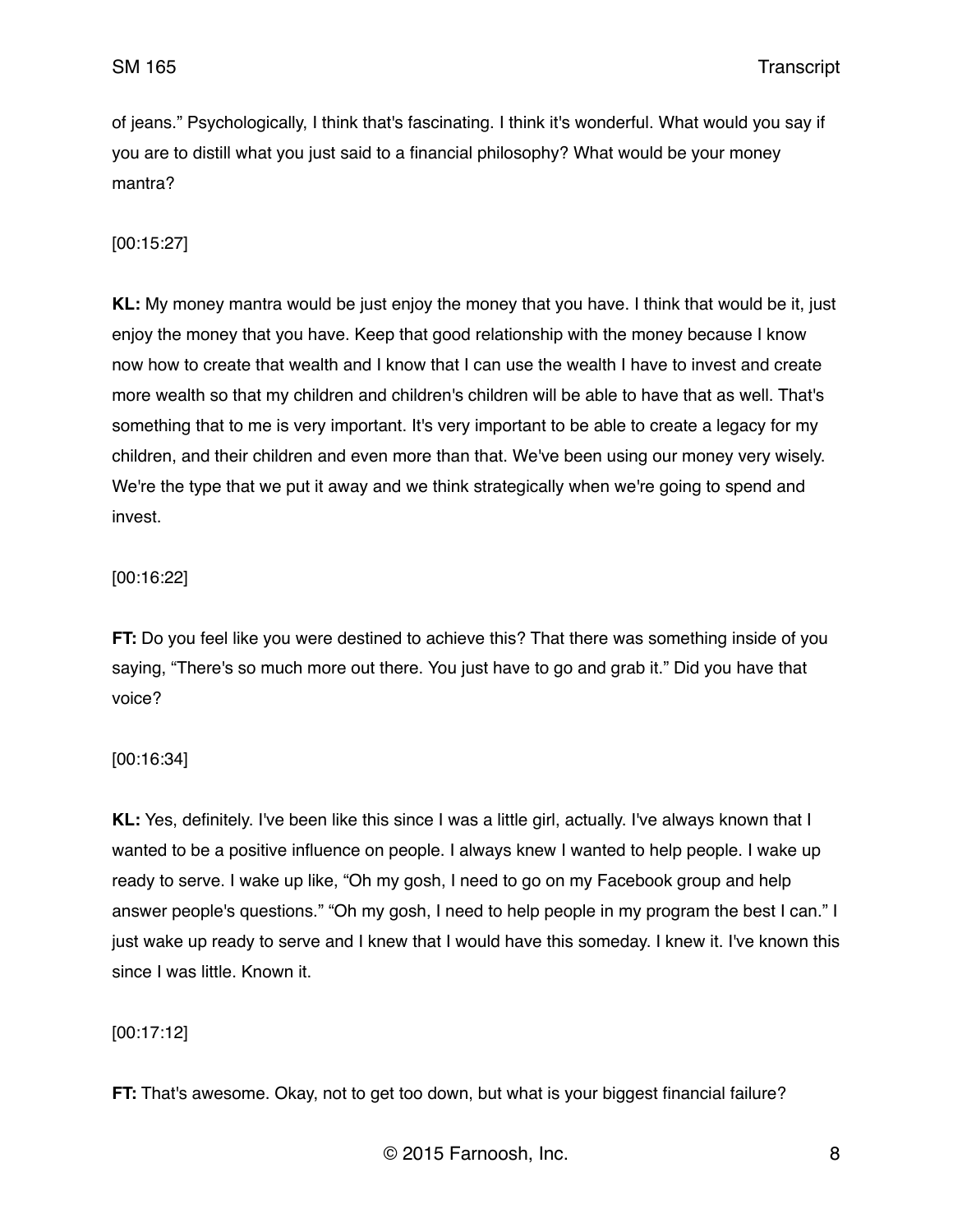## [00:17:21]

**KL:** Being a little too trusting. When I first started when I built my website, there was one person who took a little bit of advantage of me being a newbie. She charged me \$1,000 and at the time I didn't have the money to just be spending on whatever. She charged me \$1,000 to put a little opt in on my website, when I could have paid someone like \$20 to do that. But it was a learning experience because since that happened to me, now I'm much more – not necessarily cautious because I do like to hire people out for things that I don't need or I don't want to do. It's like, "I don't want to do this. Here, you do it." I'm okay with that but it made me realize that there are some people who will be after you for the money if they know you have some. It made me realize that sometimes everybody is not necessarily nice. In this industry, not everybody is going to be friendly. It was a good lesson to learn and I'm glad I learned it right at the beginning when I was starting my business because then I was able to trust my instincts more as I moved along.

#### [00:18:39]

**FT:** Wow. Have you got back to her since and say, "Too bad you charged me more."

#### [00:18:45]

**KL:** I let her know. I was very upset when it happened because when I first started my business, my husband was, "Okay, we have \$5,000 on our credit card and we can use this card" with no other debt. We're a completely debt-free family even though we were like broke, we were still debt-free. We didn't have a bunch of credit card debt or any of that sort of stuff. But he told me, "We can get this credit card because our credit was pretty good. We can get this credit card, \$5,000, that's all you have for your business." \$1,000 for somebody to totally basically rip off from me was a lot. I was crying. It was a lot of money at the time. I called her, I was extremely upset about it. I said, "I'm not expecting a refund, but I just want you to know that it was very hurtful."

[00:19:36]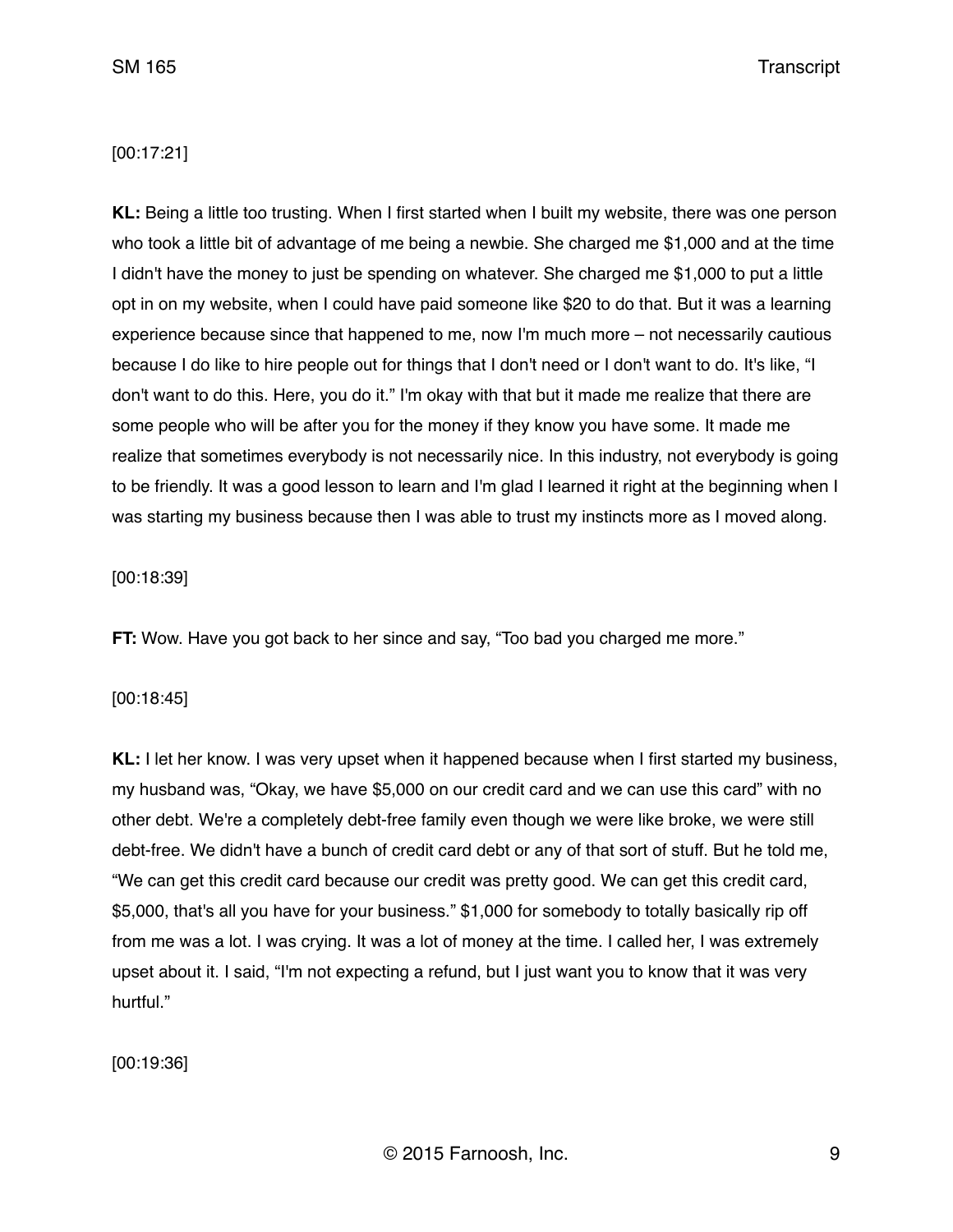**FT:** She didn't tell you it was going to cost a \$1,000?

[00:19:38]

**KL:** No. She told me, but I didn't realize that the work that I was asking to do was something that could take someone five minutes.

[00:19:47]

**FT:** Oh my gosh.

[00:19:48]

**KL:** I did not feel like that because I was still so new. So, I didn't realize it and I told her how hurtful it was to me. I hope that she took that to heart. I don't know if she did. I still see her around on Facebook groups and stuff. If somebody is like, "Have you worked with this person?" I say, "Don't work with her." I told her how hurtful it was to me and I think now that she sees how much success I have and stuff like that – if she would have charged me properly and done a great job, I probably would have been referring a bunch of people to her. Also, I think now she's like, "Oh, crap, man. I shouldn't have been such a jerk."

[00:20:25]

**FT:** Well, I want to go back and explore a little bit more of your childhood. You mentioned that even as a little girl, you always felt that you were destined to help people. What was your financial perspective growing up? What would you say was your biggest money memory as a kid?

[00:20:45]

**KL:** Well, I was raised on welfare. Completely straight up, never even own new clothes until I was in high school. I remember my first pair of brand new jeans that I got. My step dad bought those jeans. I was so freaking excited to get a pair of brand new jeans. I never had one in my

© 2015 Farnoosh, Inc. 10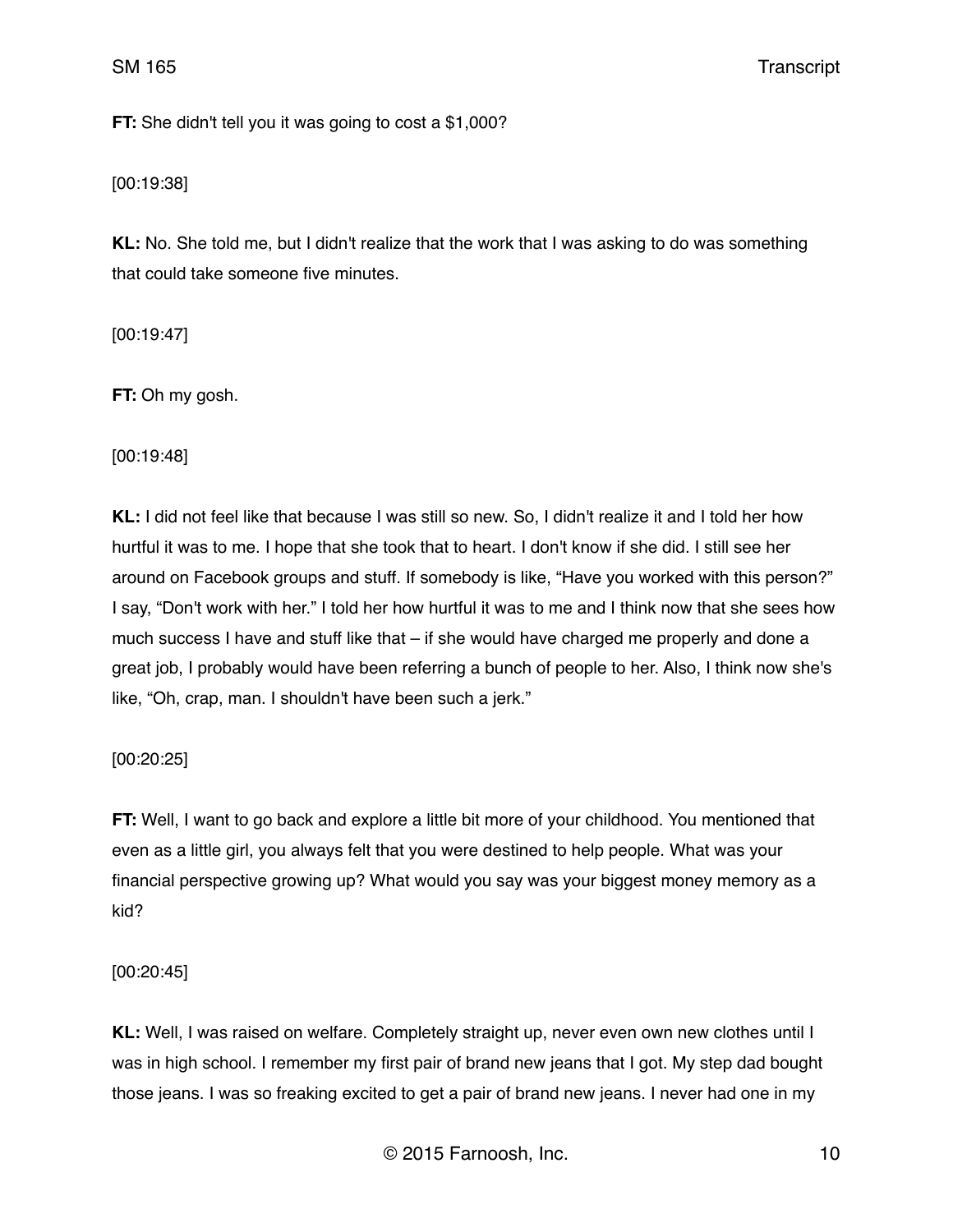entire life. I was 14-years-old, I got a new pair of jeans. I think because I was raised that way where if you got one thing, you were excited for it and you appreciate it, you're grateful for it, I think that has given me a great perspective on money and it helped me realize that money is to be used for things that you're going to feel grateful for.

[00:21:27]

**FT:** Wow. That's a great story. Yes, you had those jeans at 14. Did you wear them everyday?

[00:21:36]

**KL:** Almost. As much as I could. I still have a lot of clothes from this thrift store and my mom, she was a seamstress for quite a while. I'm a punk rock chick and you guys on the podcast can't see me, but I'm a punk rock chick, you know how I always had all the patches all over my clothes and all that stuff. Because my mom was a seamstress, she taught me how to saw and I would make my clothes that I got from the thrift store into cooler clothes. My own style type of thing. We made it work even though we didn't have money growing up, but I just still remember getting a pair of jeans that nobody had ever wore before. It was just such a different experience and I remember it very, very vividly in my life. It must have been a very important thing in my life. Thank you for bringing that up. I don't even remember that until right now.

[00:22:31]

**FT:** Yes. That's what the show is all about. Thank you for remembering it.

Now I want to ask about your So Money moment, like a moment probably recently where you achieved what you might call a financially So Money moment, a time where you really hit it big time financially. I know that you have been crushing it the last year, but was there one particular moment that you thought, "Wow, can't believe it."

[00:22:59]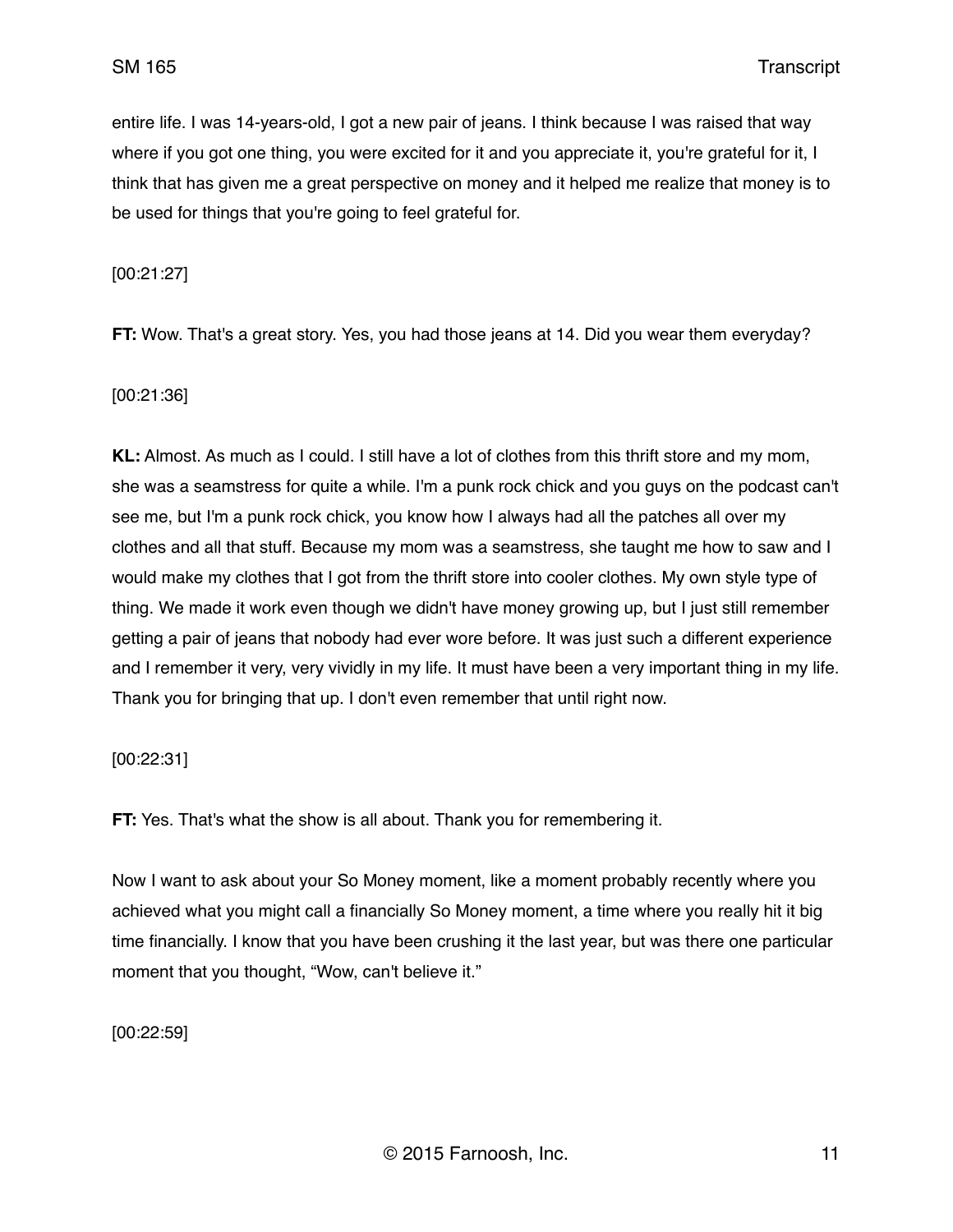**KL:** Yes, when I was doing my launch in February, I had one in my list to be much bigger. I figured, "Hey, if I could get my email list to 20,000 by the time I do my launch, I'm going to do super, super amazing." I thought, "Well, if I make my list to 20,000, I should probably make maybe \$200,000 launch." I figured I could convert that many people. The funny thing was I didn't reach that goal. I didn't reach my goal of having 20,000 people in my email list. I still don't have 20,000 in my email list. I have 14,000 now. But I remember when I was doing the early birds special during my launch – I usually have early bird open for a few days and then I raise the price.

The day that the price was raising, it was raising for \$1,800-\$2,000. The day that the price was raising, I had 100 people sign up that day. My phone was going off the hook because my husband set up one of those If This Then That things, those IFTTT things. He had that set up so my phone every single time I got a specific email saying like someone signed up or whatever, he set it up so that the phone would go ka-ching! So my phone is like ka-ching like a gazillion times. It keeps going and going. I was like, "Oh my God. All these people are signing up." It was crazy. I was just like, "Oh my gosh, what is going on here?"

[00:24:31]

**FT:** That's almost \$200,000?

[00:24:34]

**KL:** Yes, in that day. That was a very, very big financial day for me. Probably my biggest day. Well, actually the day the doors closed, I had almost 100 people sign up too on that day.

# [00:24:50]

**FT:** You know what I'm doing right now? I'm going to Kimra Luna on Facebook and I'm going to like your page. I need to get some of this Juju. I need to understand how this is working. I don't believe in get rich quick and you did not get rich quick. How many hours do you think you poured into learning about online marketing?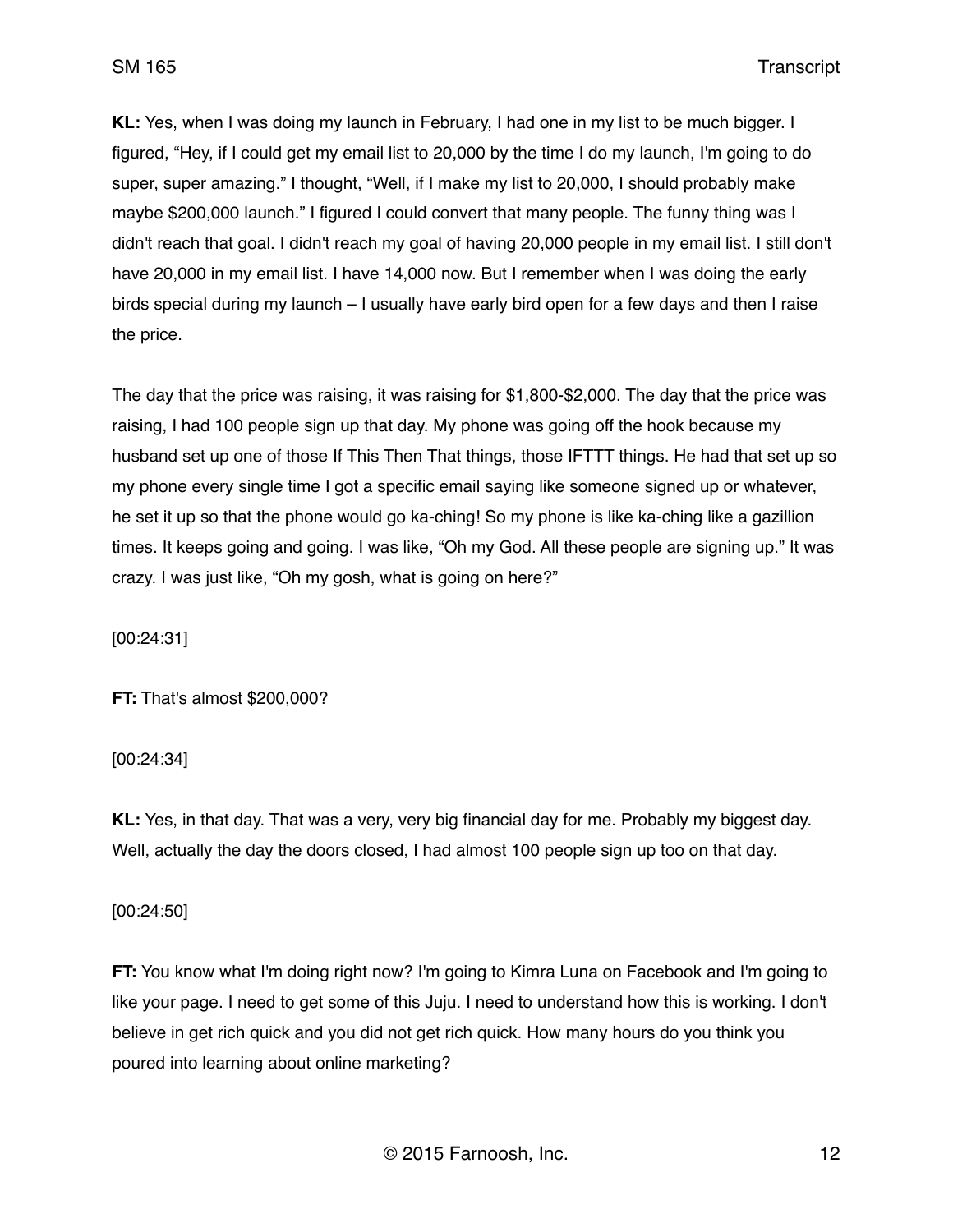[00:25:10]

**KL:** How many hours? I don't know. Like 300x8.

[00:25:16]

**FT:** Wait, 300x8, 2,400?

[00:25:20]

**KL:** Yes, something like that. Crazy amounts. I spent over a year learning everything and I still am learning. Everyday I'm still buying courses, watching people stuff, watching webinars, listening to all these podcast. I'm always learning. My brain just wants to absorb this stuff so I keep learning, and keep learning, and keep learning. But yes, I spent a lot of freaking hours – a lot. I actually had a friend who's staying at my house. At one point she stayed at our house for about a month and she could not believe. She's like, "You're really going to sit there watching this thing on CreativeLive all day?" She thought I was nuts. I'm like, "Yes, I'm going to watch this all day." And I have piles, and piles of notes that I was taking. It was just craziness but I literally just became obsessed and I think it's like I finally had something that I just love. I love the online marketing space. It's not like, "Oh, I just do this so I can make money." No. I love online marketing. I would still have my Freedom Hackers mastermind group. I would still be [inaudible] even if I wasn't making money.

#### [00:26:29]

**FT:** What do you love about it so much? Explain to the person who is like, "What the heck is online marketing?" It's just this very intangible thing. How do you find passion in it? What is it that makes you so excited about it? Is it the connection? The community?

[00:26:45]

**KL:** It's mainly the community. One of the books that I've read was Danielle LaPorte's *Desire Map*. In that book she talks about the core desired feelings and my number one core desired

© 2015 Farnoosh, Inc. 13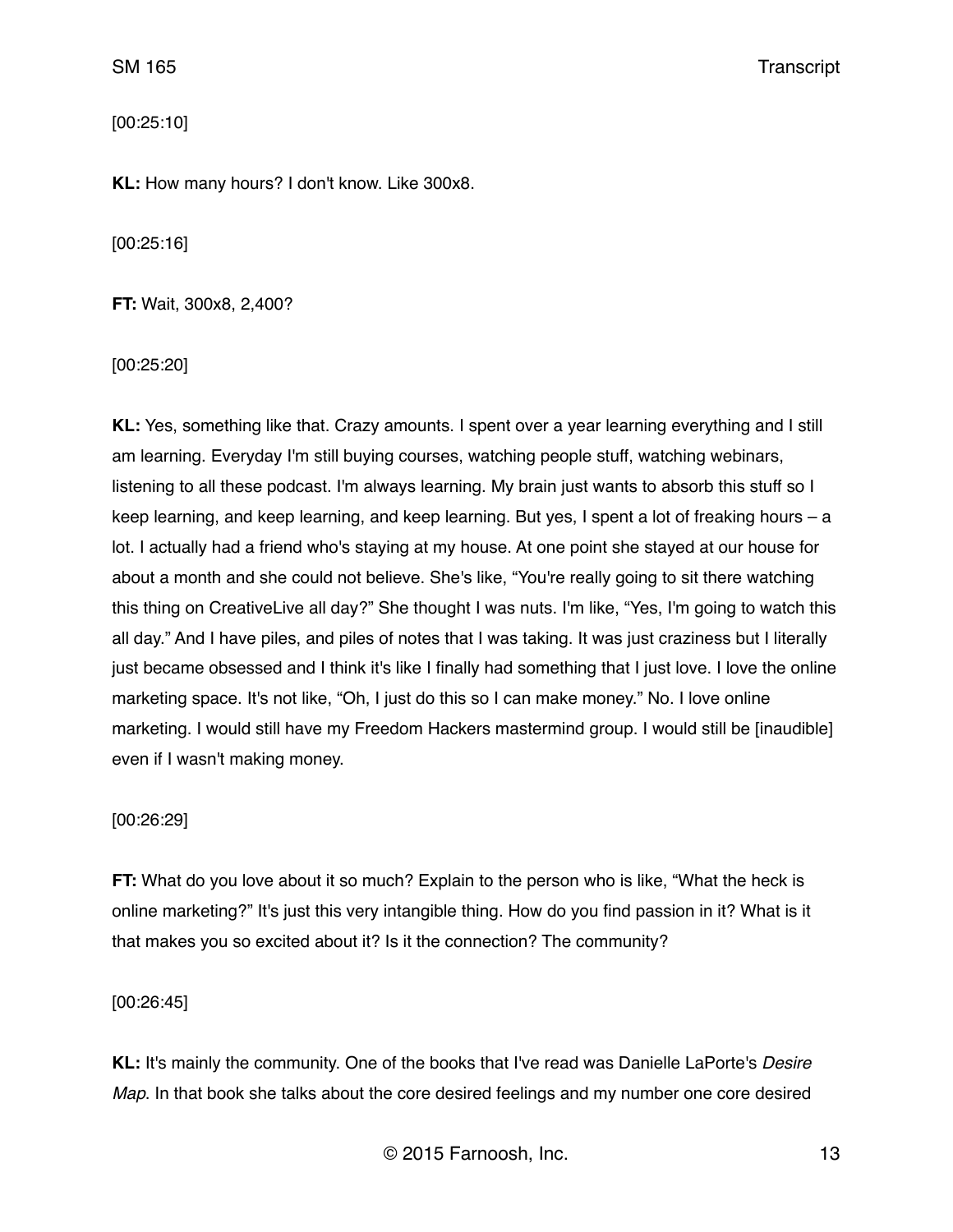feeling is to feel like a rock star. Of course I'm a punk rock chick, I've been this way since I was a teenager and I'm not a [inaudible] talented musician. I could dabble on the guitar. I'm not like some amazing artist, I'm not an actress, so what other way was there for me to be like a rock star? Having a huge online community. That's my "audience." That's what I love about it. I love being able to be in front of people and doing presentations, and people being like, "Oh my gosh, great content." I love that feeling.

Before I read that book the *Desire Map*, I thought that that type of feeling was something I needed to shut down. I thought that it was something, "Oh, that's egotistical to want that." But then when I think about it, I'm like, "No. I want to inspire people." And in order to inspire people, I need to be in front of people and there has to be people to be in front of. That's the reason why I love this space. I'm able to create that for myself and I maybe sound selfish or something, but that's what I like. I like it, I enjoy it.

# [00:28:07]

**FT:** Wow. So Danielle LaPorte's *Desire Map* works. Folks, she was on So Money way back when we first launched episode 10. Check it out. I'm actually going to re-air the episode next week. Kimra, what's your number one money habit?

# [00:28:21]

**KL:** My number one money habit? I would say and this is going to sound very bizarre, is I do not look at my bank account at all. I don't even know how to log in to my bank account. My husband handles all of that. I think because I don't really look at it, it actually makes it easier for it to flow into me. I'll just get checks here and there, I actually cashed one of the biggest checks I've ever cashed in my life. It was a \$17,000 check from doing an affiliate. I did an affiliate, I promoted someone's thing and I got a \$17,000 in the mail. We have to go to the bank and actually deposit the check – I don't want to cash a check that big. Deposit this check. I don't even pay attention to the bank, though.

[00:29:13]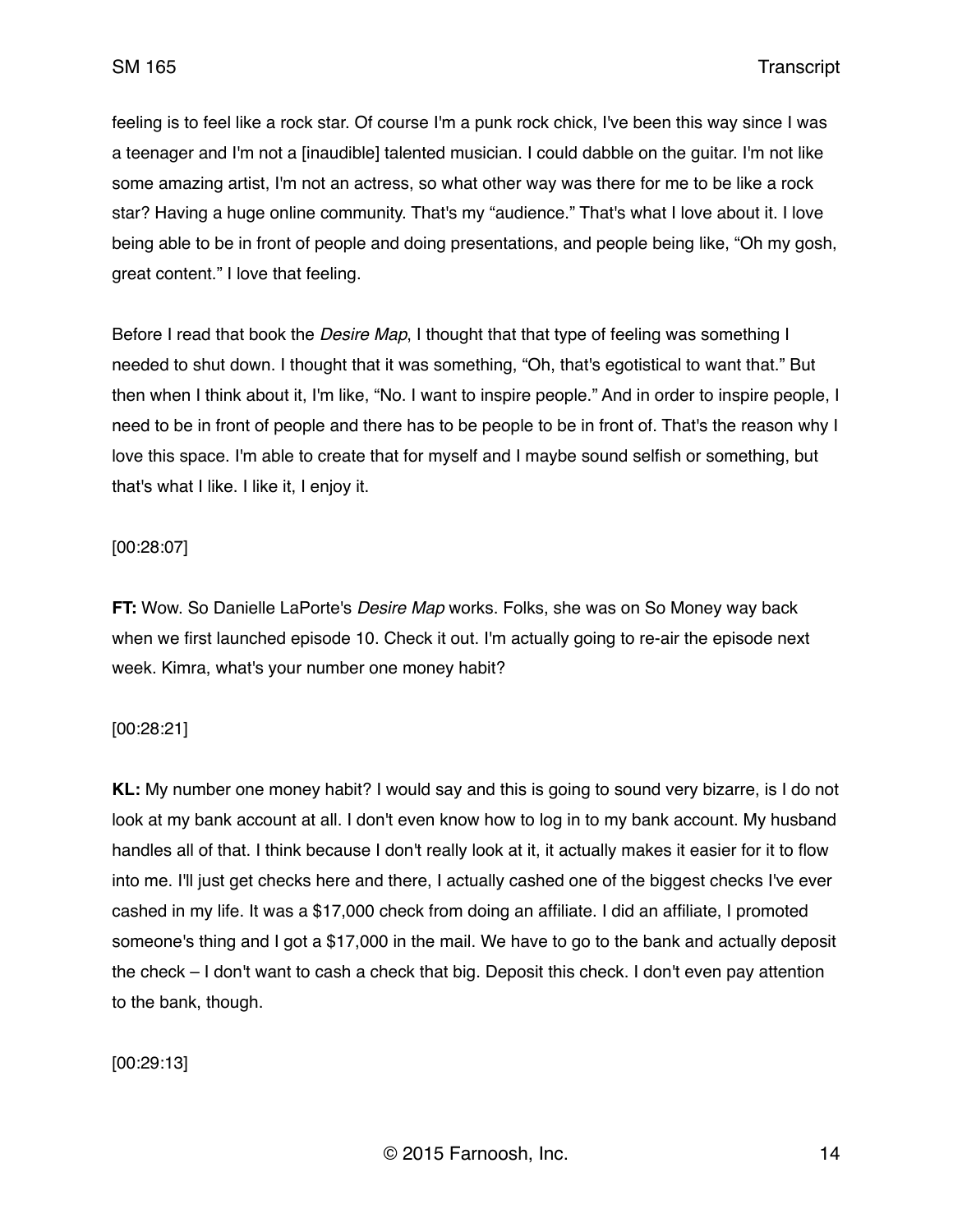**FT:** Okay, Kimra, you need to know. You need to know the password, you need to know where the bank – like just with the basics. I know that your husband can take care of it, but I think you should just at least have...

[00:29:23]

**KL:** I get told that all the time. I swear to God, I cannot do it. If I look inside that account, I will stress out.

[00:29:29]

**FT:** Oh girl, you can make \$900,000 in a year, you can figure out how to type in a password into a bank account.

[00:29:34]

**KL:** Well, it's not that I can't do it. I don't want to do it. I know how to type in the password, I know how to go in, but I don't want to look at those numbers because to me, then it's like, "Okay, you got to put things over here." My brain just doesn't work that way and it never has. Like I've never been able to pay bills. I don't do that. I think because I don't do it, it makes my relationship with money way easier.

[00:30:02]

**FT:** Well, for now. This is my thing. I'm here to serve you, I'm going to help you. I want your husband and you to have just a monthly check in where he just shows you what he's done. You don't have to talk, you don't have to say anything, but I think it's just important for you to know, to have transparency because what if he can't manage the money for a while for some reason? And you have to do it? Maybe you'll hire someone to do it, but you have to...

[00:30:29]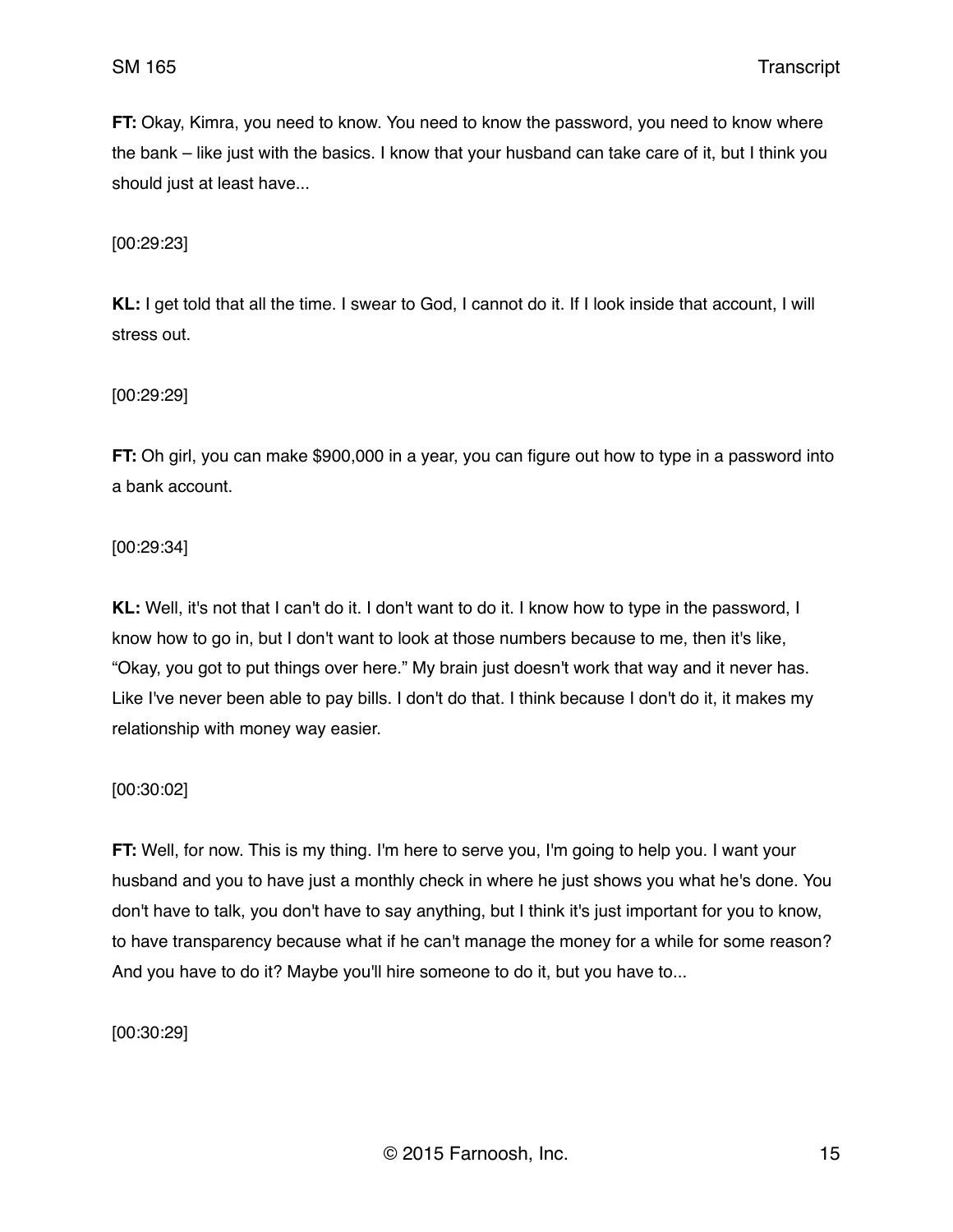**KL:** We do have a person that's hired to do it, our CPA helps us. That guy, he works a lot, trust me. With all this money organizing around. But yes, we do have a CPA and stuff like that. If my husband wasn't able to do it, my CPA could easily do it for us. But I don't pay attention to numbers. If I paid attention to the numbers, I think I would start feeling stressed out, "Oh my gosh we spent that much on this this month?" I stress easily. I do, I totally do and I know that that's a thing and that's why I don't look at it. Before in the past when I did look at it and I was organizing it and doing the bills and all that stuff, I was a freaking stress case. I just couldn't handle it.

# [00:31:18]

**FT:** I get it. You don't like doing it, but you're not alone. So, don't do it. But I think your husband and you should definitely still have a check in. Just once in a while because it's just good to just be on the same page. You deserve to know how the money is getting managed and I know you trust your husband, you trust your Certified Public Accountant but it's just important. It's empowering. If you don't know, it could get really dark soon. Like you just need to know. Just know. You don't have to manage and make decisions, just be aware of what's happening. It's not like they're asking for you to pay the bills or anything, but I think that you work hard, you make good money, you should know how your hard-earned money is getting spent. That shouldn't freak you out. Don't let it freak you out.

# [00:32:07]

**KL:** Maybe. I don't know. I like to be coachable, but I don't know.

# [00:32:15]

**FT:** I know. Listen to this podcast. Maybe it will hopefully inspire you to think a little differently. Well, women should be even in control of their money.

[00:32:28]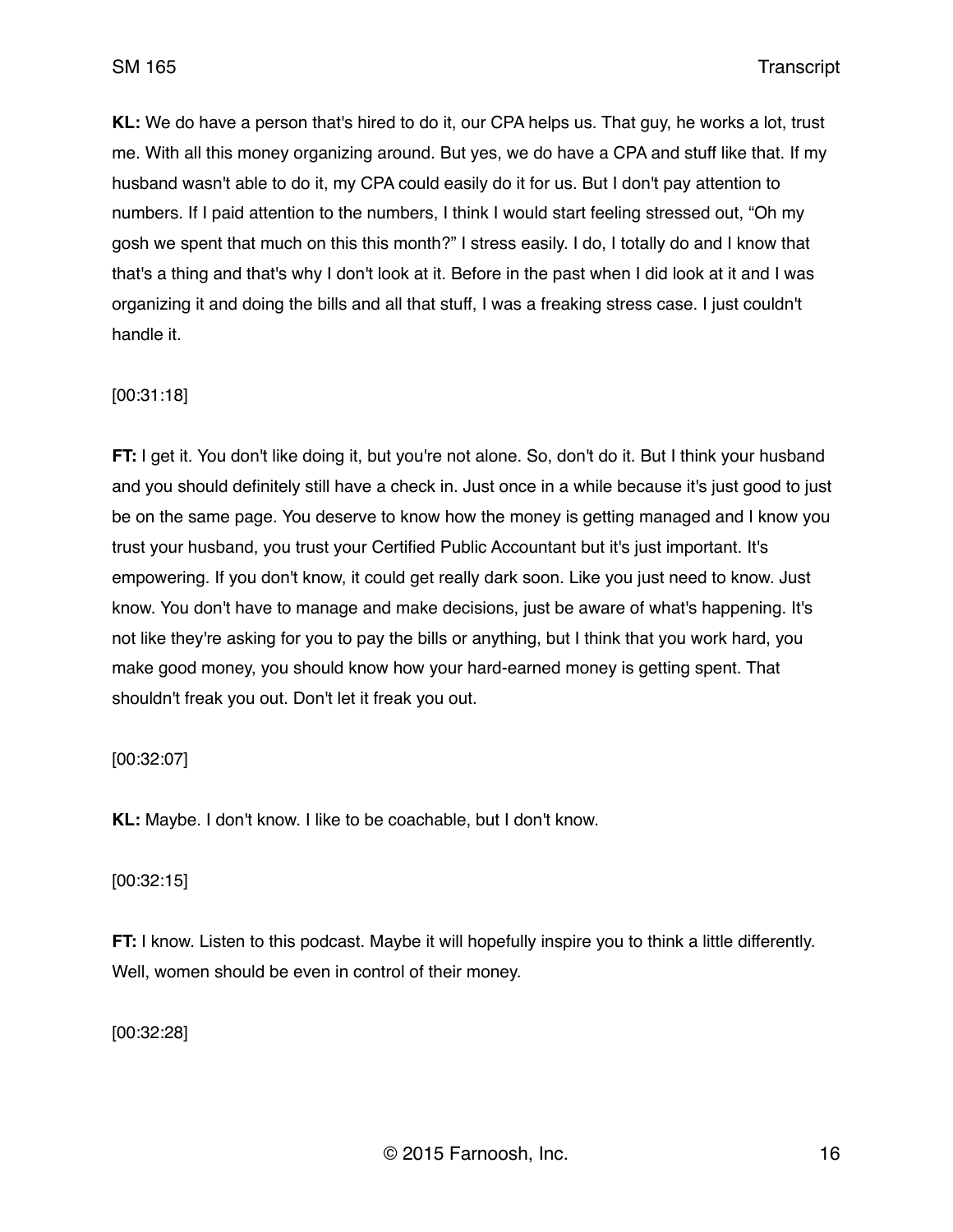**KL:** Well, if there's anything that I ever want, like I told my husband like, "Hey, I want this much money for my launch." He's like, "All right. Cool. We're setting that aside. That's for the launch." To me it's like I don't really need to. I just don't. I don't want to, I don't feel like I need to because if there's something I want to get, if I'm like, "Hey, we need to spend \$7,000 on a videographer." My husband is like, "Okay, let me put the money into that account for the videographer."

[00:32:59]

**FT:** Your whole financial life is hinging on your husband's ability to follow your directions.

[00:33:05]

**KL:** And he's amazing at it. He's amazing. Even when we're on welfare, he was so good at the budgeting and making sure that we were able to be happy and have the things that we needed. Even then, it's crazy, crazy.

[00:33:20]

**FT:** Well, you're lucky to have a partner like that. That's so buttoned up and so good.

[00:33:25]

**KL:** He's my chief financial officer. That's his role in my business.

[00:33:29]

**FT:** And you're the chief executive officer from what I gather?

[00:33:31]

**KL:** Yes.

[00:33:33]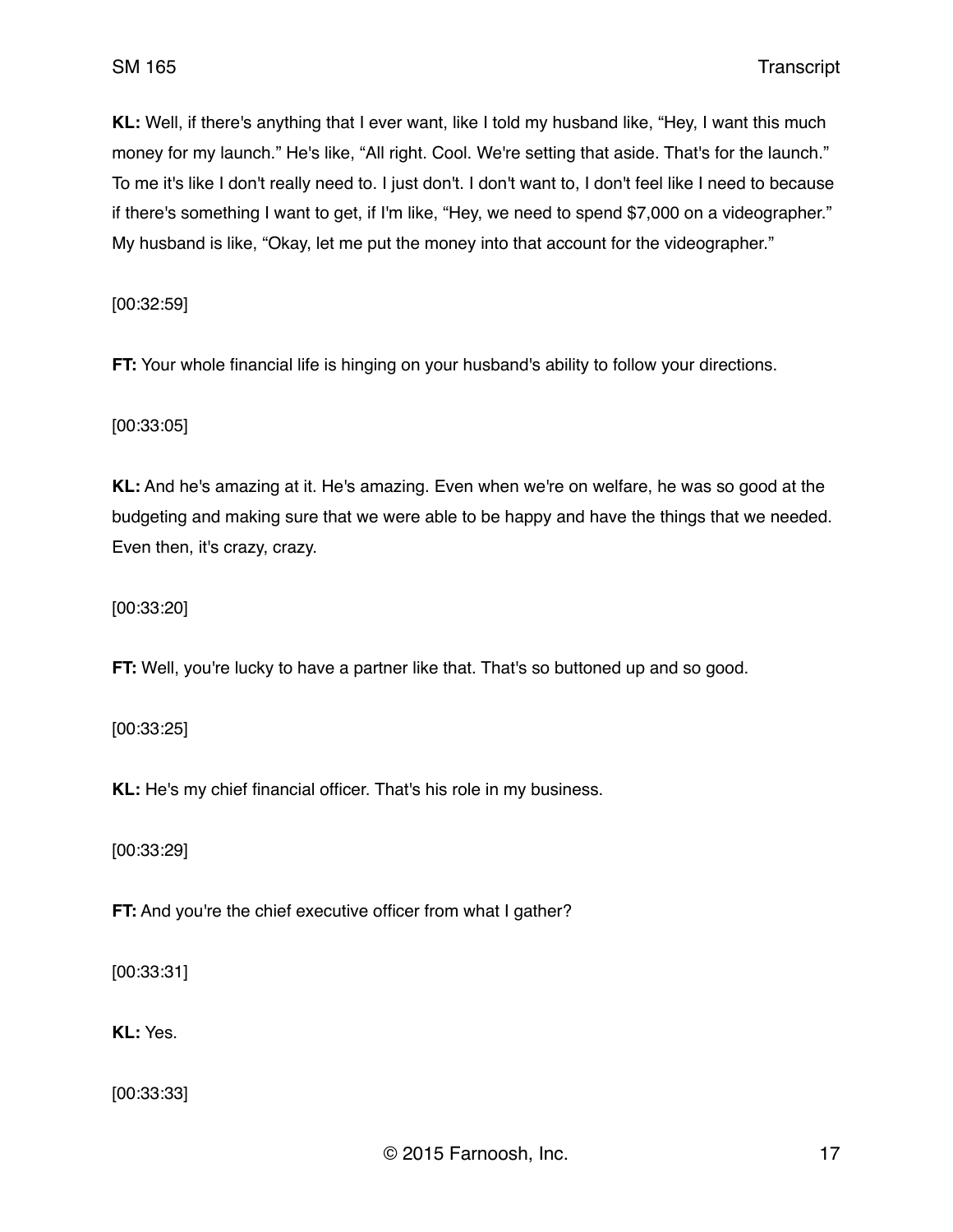**FT:** Let's do some So Money fill in the blanks.

If you won a \$100 million dollars tomorrow, Kimra, the first thing you would do is?

[00:33:42]

**KL:** A \$100 million?

[00:33:43]

**FT:** Yes, not a million because you already got the million. Let's say you got \$100 million.

[00:33:52]

**KL:** Well, I'd probably start up several other businesses. I have about 10 other businesses that I want to do. I would definitely work on bringing in other multiple streams of income and following some of my other passion projects that I want to be starting. I want to open a venue because I love music and so, I want to have some physical location businesses, which would be a different thing for me but I think it would be a fun adventure. I definitely would be helping out some of my favorite nonprofit organizations like The Gentle Barn. I don't know. Honestly, even the money I have now, half the time I'm just like, "What should I buy with this stuff?"

Besides traveling, a lot is that. I don't know. It's always been hard because I remember people say, "What would you do if you won the lottery?" I was like, "I don't freaking know." Probably start some businesses, want to invest.

[00:35:00]

**FT:** You like to work?

[00:35:02]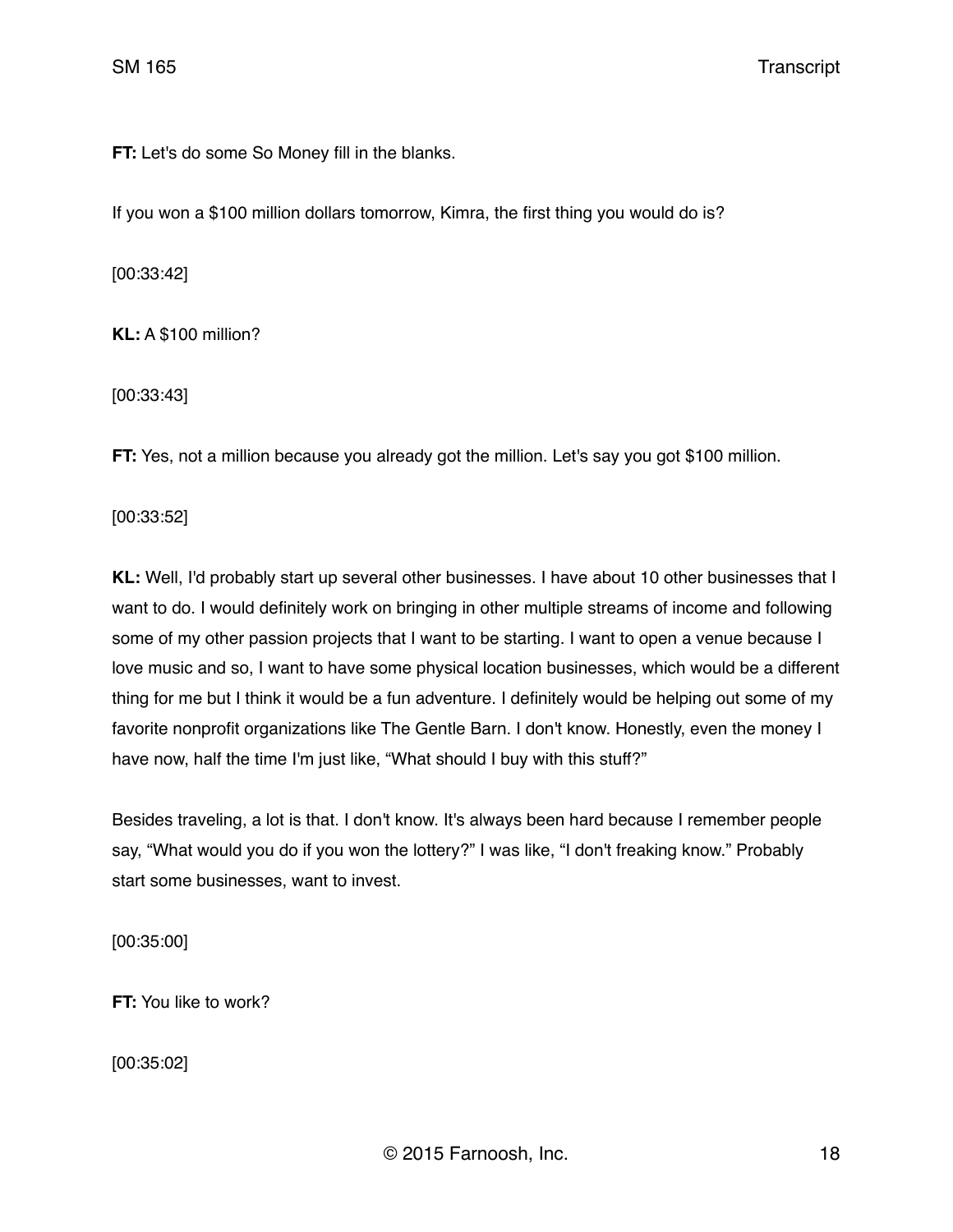**KL:** Yes, I put the money to work. Definitely.

[00:35:05]

**FT:** The one thing that I spend my money on that makes my life easier or better is?

[00:35:10]

**KL:** My nanny, my housekeeper. Those are two pretty big ones. My VAs, that makes my life a lot easier. I can just message them and be like, "Hey, I need this done." They're like, "All right, on it." They get it done and I'm like, "Oh, awesome. Thanks." That sort of stuff I think is really important. I'm still learning a lot about hiring and outsourcing. I did have a VA that I had for several months and I ended up having to let her go. It's interesting becoming like a boss. It's like, "I'm a boss now?" I have to, "Hey, you do this and you do this." To delegate, because I did everything myself. It was just me and my husband basically running my business. Hiring a copywriter, oh my God, that saves you so much freaking time. People have asked me, "Why don't you have a bunch of blog post on your site? Why don't you blog?" I say, "Because it takes me two hours to write a freaking blog post. That's a lot of time when you have three little kids."

[00:36:16]

**FT:** Three kids? My gosh.

[00:36:18]

**KL:** Yes, I have three kids.

[00:36:21]

**FT:** And what are their ages?

[00:36:23]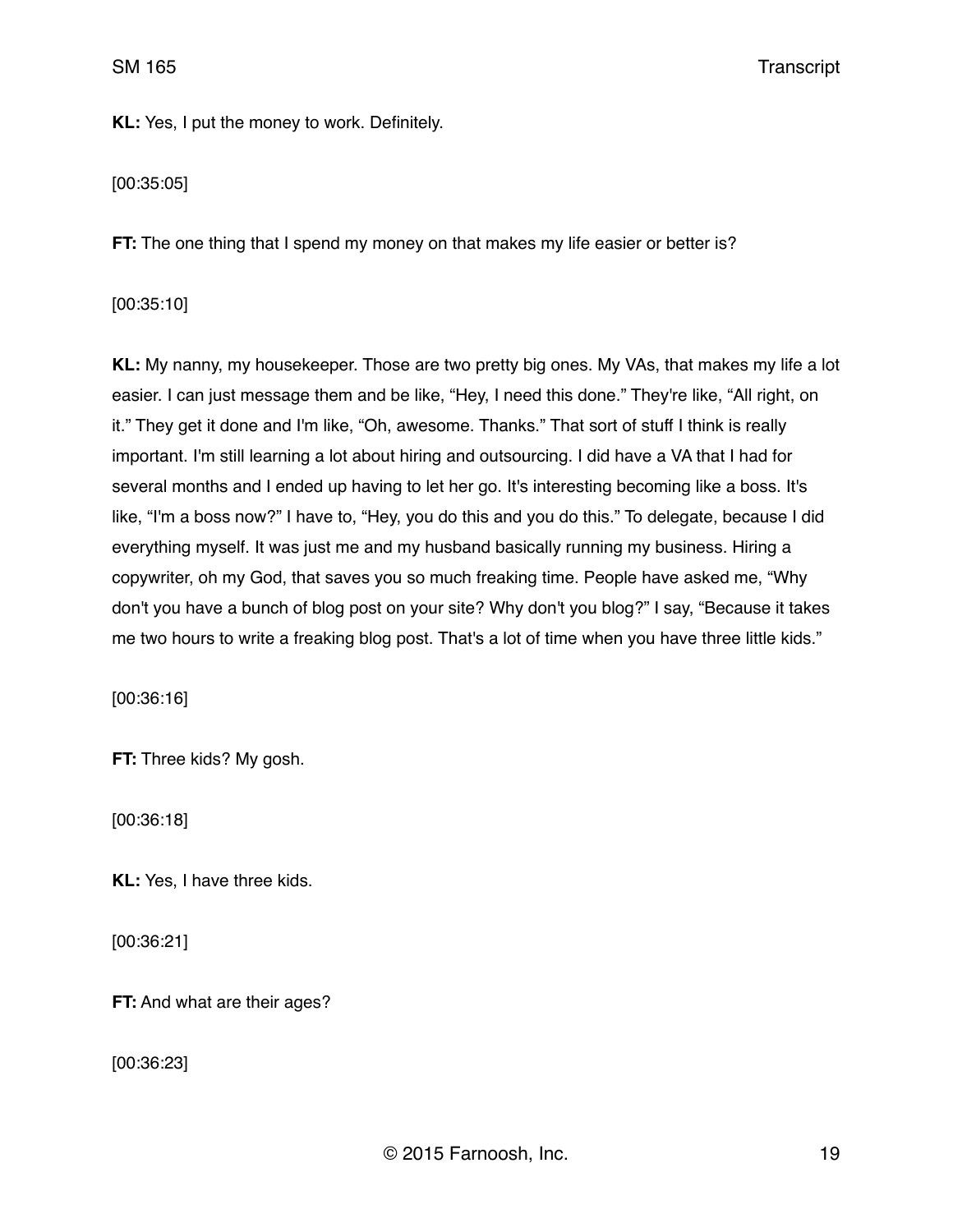**KL:** My oldest is almost six, my middle son is three, and then my youngest son is eight weeksold.

[00:36:30]

**FT:** Six, three and eight weeks. All boys?

[00:36:35]

**KL:** All boys, yes. My husband has five brothers. The genetics. My side of the genetics and it went over his did. All boys.

[00:36:46]

**FT:** Amazing.

My biggest guilty pleasure that I spend a lot of money on is?

[00:36:52]

**KL:** A lot of money on?

[00:36:53]

**FT:** You don't spend a lot, but if you had one that was sort of frivolous, but you love it.

[00:37:01]

**KL:** Like t-shirts. I love t-shirts and I do spend a lot of money on Doctor Who t-shirts, Harry Potter t-shirts, Sherlock – I'm obsessed with all those shows. Somebody asked me the other day, they're like, "Is your whole wardrobe just Doctor, Sherlock and Harry Potter stuff?" I'm like, "Pretty much."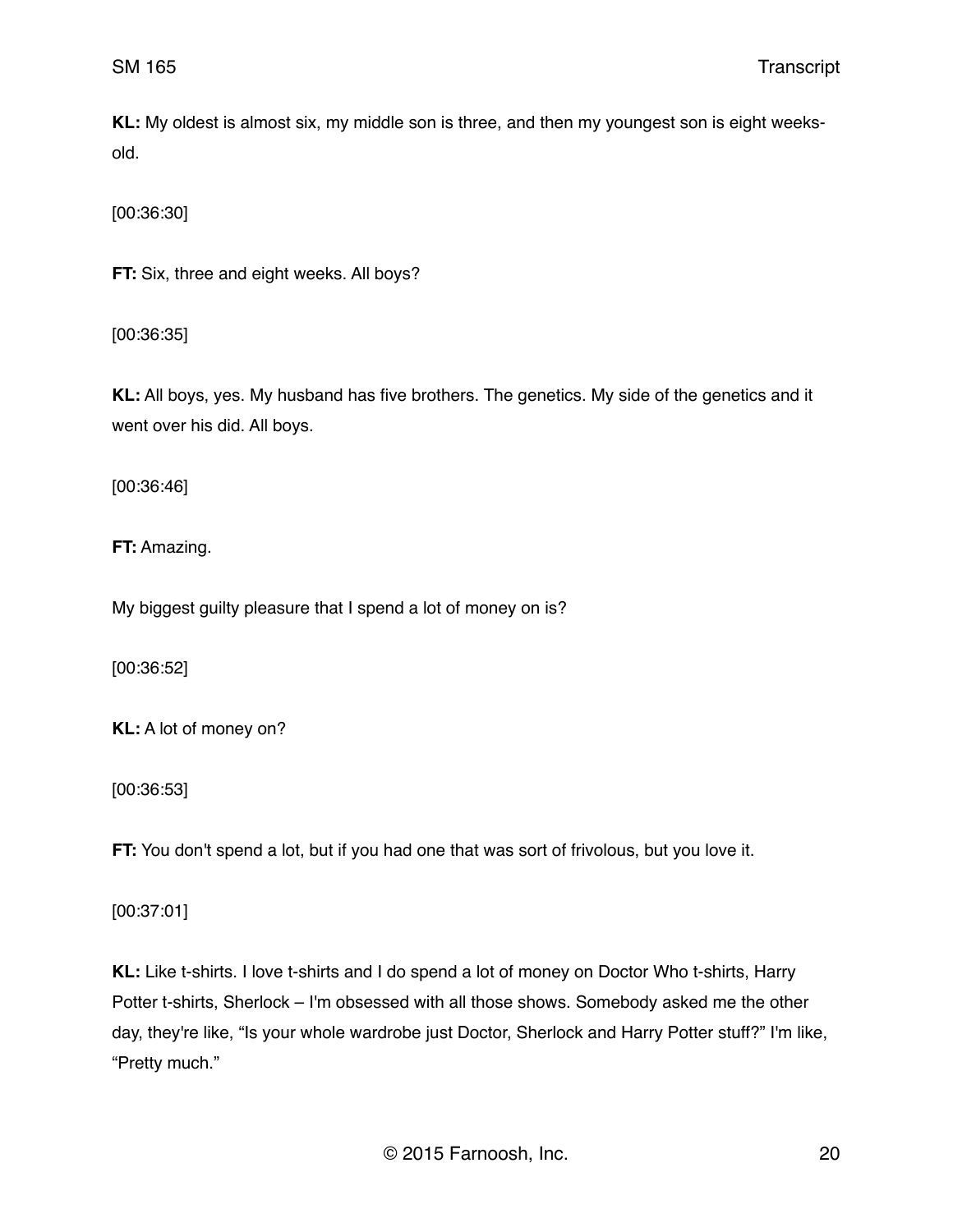[00:37:25]

**FT:** Awesome. Rock star.

One thing I wish I have known about money growing up is?

[00:37:34]

**KL:** That it's easy to obtain if you're doing what you're passionate about.

[00:37:38]

**FT:** Perfect. When I donate money, I like to give to \_\_\_\_\_ because? You mentioned the...

[00:37:45]

**KL:** The Gentle Barn.

[00:37:45]

**FT:** The Gentle Barn. Yes.

[00:37:48]

**KL:** Yes, I'd like to give to The Gentle Barn. It's an organization that's out here in Southern California. They rescue animals, they rescue horses, cows, chickens, things like that. I'm vegan, I've been an animal activist since I was four-years-old. My brothers used to call me Lisa Simpson because she's like an activist. I'm a bit of an activist and they also have a program there where they help at-risk youth, where because the animals, the way that they have been treated and a lot of those at-risk youth have been treated the similar way, it helps them feel like this connection with these animals, like the animals understand them. The animals have been through the same things they have been through. It's a really, really great organization and that's the number one that I send money to.